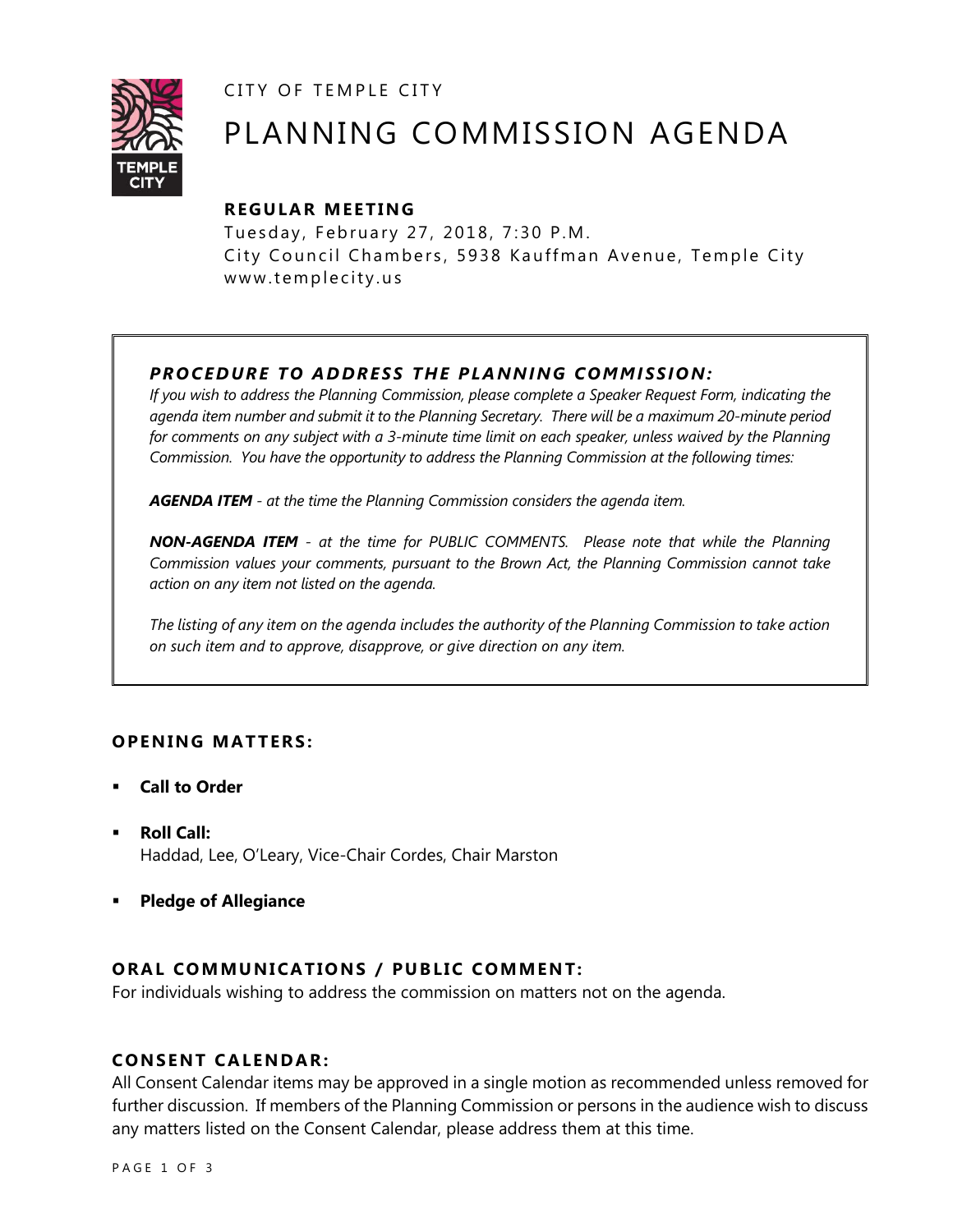**1.** [Planning Commission Meeting of February 13, 2018.](http://www.ci.temple-city.ca.us/DocumentCenter/View/9935)

#### **PUBLIC HEARING ITEMS:**

**2. PL 16-042.** A request for approval of a tentative parcel map and minor site plan review for a [lot split subdivision and for the construction of a new two-story single-family dwelling on each](http://www.ci.temple-city.ca.us/DocumentCenter/View/9936)  [new lot.](http://www.ci.temple-city.ca.us/DocumentCenter/View/9936)

| Address:         | 6034 Sultana Avenue                                                                                                                                                                           |
|------------------|-----------------------------------------------------------------------------------------------------------------------------------------------------------------------------------------------|
| Recommendation:  | That the Planning Commission adopt the attached Resolution finding<br>that the project is exempt from CEQA and approving File PL 16-042<br>subject to the recommended conditions of approval. |
| Project Planner: | Adam Gulick                                                                                                                                                                                   |

**3. PL 17-752.** A request for approval of a tentative parcel map and a major site plan review to [construct four detached condominium units.](http://www.ci.temple-city.ca.us/DocumentCenter/View/9937)

agulick@templecity.us

- Address: 5303 Santa Anita Avenue
- Recommendation: That the Planning Commission adopt the attached Resolution finding that the project is exempt from CEQA and approving File PL 17-752 subject to the recommended conditions of approval.

Project Planner: Adam Gulick agulick @templecity.us

## **D ISCUSSION ITEMS: NONE**

## **FUTURE AGENDA ITEMS AND REPORTS:**

#### **4. Planning Manager's Report**

Update on current projects and future agenda items.

#### **5. Comments from Commissioners**